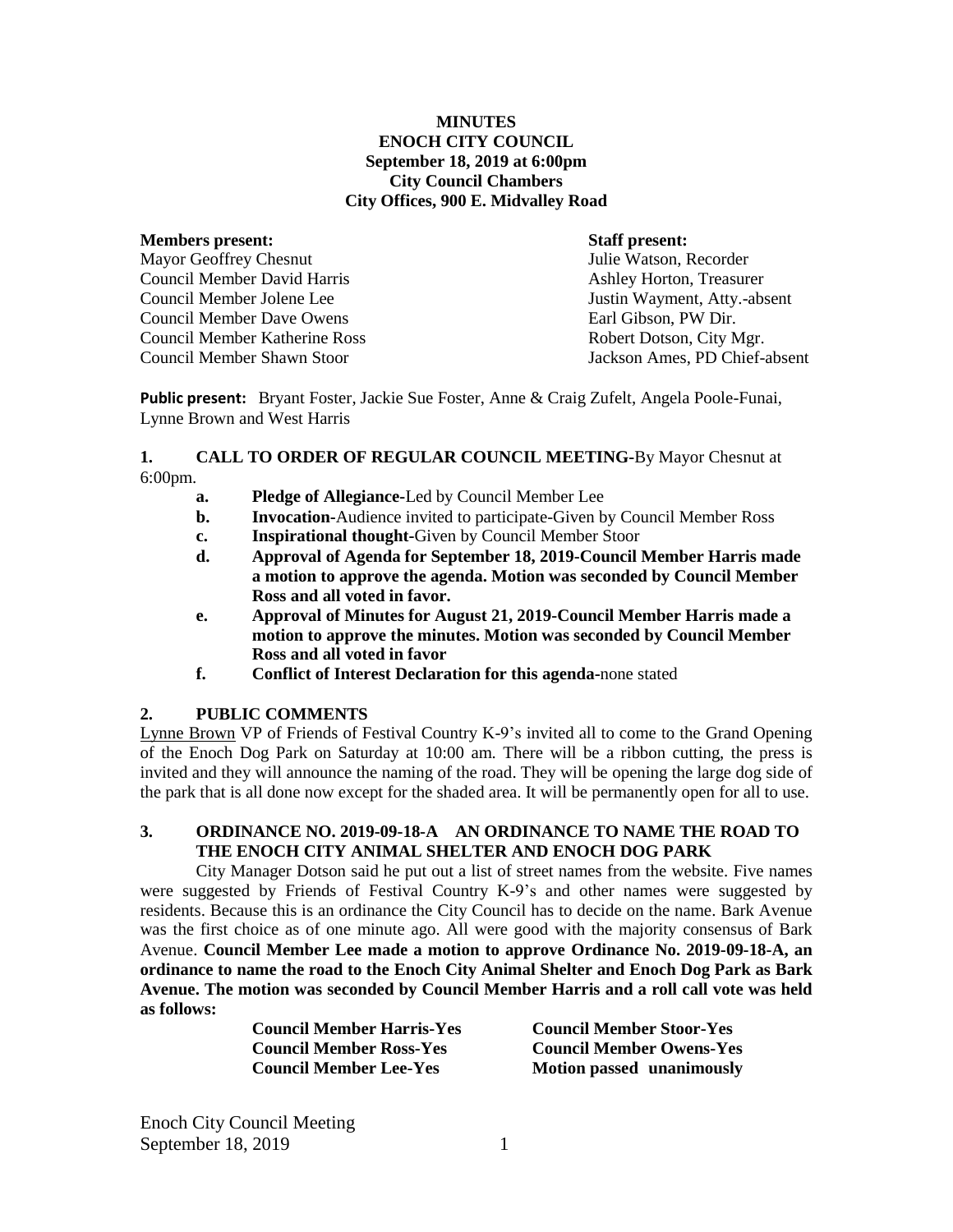### **4. APPOINT/REAPPOINT MEMBERS TO THE LAND USE APPEAL AUTHORITY**

City Manager Dotson said State code requires this board so when people want to appeal a land use decision by any other City body, elected or appointed or by himself as City Manager, this board can meet to consider the case based on strict guidelines set forth in State code. This is a quasi-judicial board. The next step after this is District Court. They have strict guidelines to listen to an appeal for a variance. The appeal authority has not met since 2008. Two previous members are willing to serve; Johnny Trujillo and Anne Zufelt. We added three new members since our ordinance requires a five member board. The three new members are Angela Pool-Funai, Deena Marchal and Curtis Chamberlain. They are entirely independent of the City Council and administration. This body can make a decision that the City Council cannot override. Only a judge after court review can change the decision. There are very limited narrow conditions they can allow for a variance. A matter has come up now that needs to be considered so we are appointing the Board. They will be informed on the pending issue and legal counsel will be present at the meeting on September 25, 2019 at 6:00pm. Mayor Chesnut asked for a motion.

**Council Member Harris made motion to reappoint Anne Zufelt and Johnny Trujillo and appoint Angela Pool-Funai, Deena Marchal and Curtis Chamberlain to the Land Use Appeal Authority. The motion was seconded by Council Member Stoor and all voted in favor.** 

#### **5. RESOLUTION NO. 2019-09-18 A RESOLUTION TO CANCEL THE 2019 MUNICIPAL ELECTION**

Mayor Chesnut gave the reason for this saying three people filed for three offices so no election is needed.

**Council Member Harris made a motion to approve Resolution No. 2019-09-18, a resolution to cancel the 2019 municipal election. The motion was seconded by Council Member Stoor and a roll call vote was held as follows.** 

| <b>Council Member Harris-Yes</b> | <b>Council Member Stoor-Yes</b>  |
|----------------------------------|----------------------------------|
| <b>Council Member Ross-Yes</b>   | <b>Council Member Owens-Yes</b>  |
| <b>Council Member Lee-Yes</b>    | <b>Motion passed unanimously</b> |

## **6. ORDINANCE NO. 2019-09-04-B AN ORDINANCE ADOPTING WATER IMPACT FEES FOR METERS LARGER THAN ONE INCH**

Mayor Chesnut asked City Manager Dotson to explain this. City Manager Dotson said when we had the Water Impact Fee Facilities study completed we did not adopt this portion for businesses that need more water. With larger meters they have more impact on the system. This puts it into ordinance form to make it law. This is for larger manufacturing or a car wash as an example. This makes it so if they impact the system more, the rest of the residents don't have to fund the impact. Council Member Stoor asked if Sunrise calculated this. City Manager Dotson said it has to come from the study by law.

**Council Member Harris made a motion to approve Ordinance No. 2019-09-04-B, an ordinance adopting water impact fees for meters larger than one inch. The motion was seconded by Council Member Stoor and a roll call vote was held as follows:** 

| <b>Council Member Harris-Yes</b> | Counc  |
|----------------------------------|--------|
| <b>Council Member Ross-Yes</b>   | Counc  |
| <b>Council Member Lee-Yes</b>    | Motion |

**Council Member Harris-Yes Council Member Stoor-Yes Council Member Ross-Yes Council Member Owens-Yes Council M Conserved unanimously** 

#### **7. ADJOURN TO CDRA MEETING-See separate agenda**

Enoch City Council Meeting September 18, 2019 2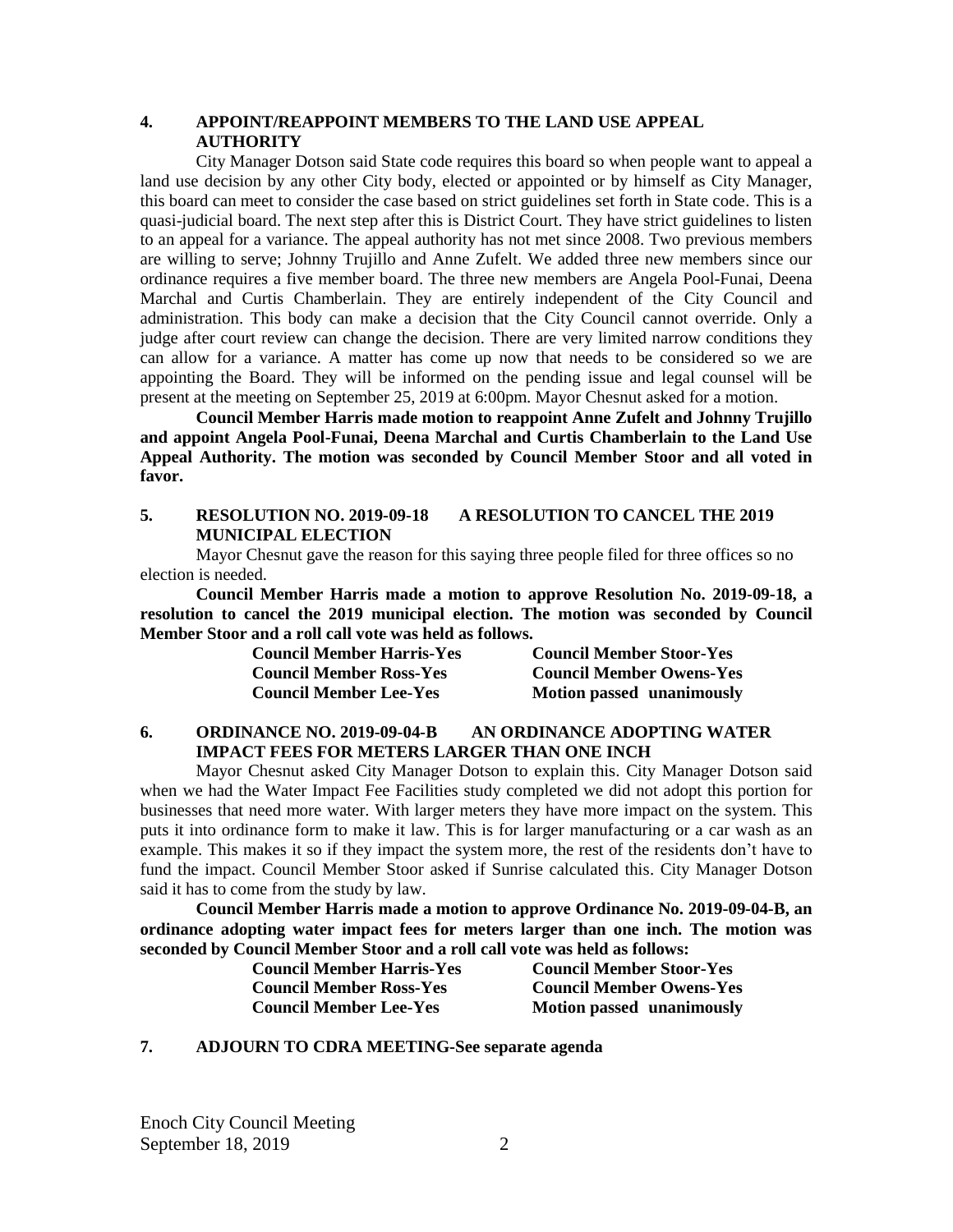**Council Member Harris made a motion to go into the CDRA meeting. Motion was seconded by Council Member Owens and all voted in favor.** The regular meeting ended at 6:22pm and the CDRA meeting convened.

## **8. RESOLUTION NO. 2019-09-18-G INTERLOCAL COOPERATION AGREEMENT BY AND BETWEEN THE ENOCH CITY COMMUNITY DEVELOPMENT AND RENEWAL AGENCY AND ENOCH CITY FOR THE ENOCH VALLEY CROSSING COMMUNITY DEVELOPMENT PROJECT AREA**

Mayor Chesnut said as the City Council, the same resolution from the CDRA has to be approved**.** 

**Council Member Harris made motion to approve Resolution No. 2019-09-18-G, a resolution approving the Interlocal Cooperation Agreement by and between the Enoch City Community Development and Renewal Agency and Enoch City for the Enoch Valley Crossing Community Development Project Area. The motion was seconded by Council Member Owens and a roll call vote was held as follows:**

| <b>Council Member Harris-Yes</b> | <b>Council Member Stoor-Yes</b>  |
|----------------------------------|----------------------------------|
| <b>Council Member Ross-Yes</b>   | <b>Council Member Owens-Yes</b>  |
| <b>Council Member Lee-Yes</b>    | <b>Motion passed unanimously</b> |

#### **9**. **COUNCIL/STAFF REPORT**

Earl Gibson said the crew put the fire truck building up except for the roof which will go on tomorrow if the wind allows. They started test pumping the Blue Bird well and had to make some changes. They will work through all the wells the City is considering purchasing and evaluate them. They are getting ready for winter. The chip sealing will take place in the first week of October. Twin D is flushing sewer lines this week. The Ravine well was test pumped and we are waiting for the new pump to get here.

Ashley Horton reported the audit was last week in they were done in two days. When the official report comes in we will talk about it in more detail.

City Manager Dotson said we usually hold a City clean-up in the fall suggesting Oct.  $18<sup>th</sup>$  and 19<sup>th</sup>, a Friday and Saturday. This is a popular thing to do for the residents. He reported he has no information on an open burn yet but that usually happens in October.

Julie Watson reported the dark sky conversation will be on the agenda for Oct. 2nd. There was brief discussion of resources for information on that and arrangements will be made for specialists to advise the City Council.

Mayor Chesnut said he and City Manager Dotson had a discussion regarding the air issue in water lines on Horseshoe Drive. Earl has made significant efforts to get a solution. There is not one that is not costly. We have had several residents complaining about the air issue and they have been patient. The idea came to us to use the property the City owns next to the well to install a water tank that would act as a giant air vacuum for those property owners. It would be about a 13,000 gallon cement tank for that neighborhood. He authorized this action given the necessity to get that process started with engineer to solve the problem. The State is willing to permit it in conjunction with breaking ground within 60 days or so. We need more water sources mostly and we need all the sources we have now. Turning wells down to solve the air problem is not good. With new users moving in impact fees can be used to help with the cost. No loans or bonds will be needed. Mayor Chesnut said we need a closed meeting for discussion of real estate transactions.

Council Member Ross said there was no Planning Commission meeting on the 10th. She is trying to get a committee for Wreaths Across America but no one has volunteered for the committee. We hope to get some residents who have veterans buried in the cemetery. She will make a list for Mayor Chesnut to call.

Enoch City Council Meeting September 18, 2019 3